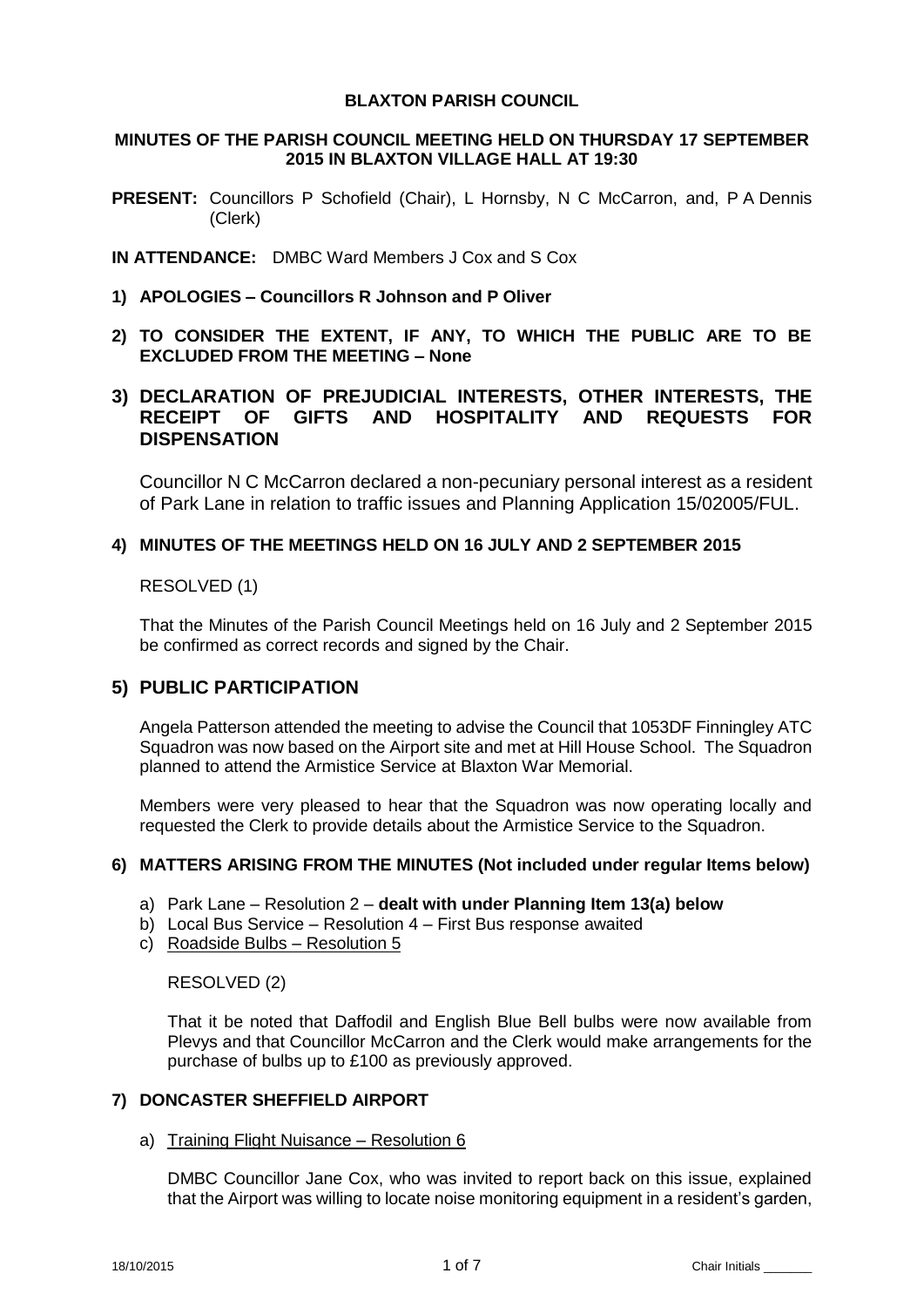Airport Committee Agendas were now being sent to Clerks who would also receive training flight schedules, Planning Approval for revised Training Flight movements was granted in 2007 and, that the Airport was looking at other ways of communication with Parish Councils. Councillor L Hornsby volunteered to host noise monitoring equipment at his residence.

### RESOLVED (3)

That the report from Councillor Cox and the response from the Airport about training flight paths be received with thanks and that it be noted that the Airport was working at improving communication with Parish Councils.

### b) RHACC – Noise Monitoring & Environmental Sub-Committee – 17 September 2015

Councillor McCarron reported on the Airport Noise Monitoring and Environmental Sub-Committee meeting held earlier in the day which considered various matters including increased passenger and freight numbers, a reduction in parking ticket issues and the Community Fund.

# RESOLVED (4)

That the report be noted and that DMBC Councillor Jane Cox be asked to clarify how the Community Fund will be collected.

### **8) POLICING ISSUES – None**

### **9) DMBC COMMUNITIES EAST AREA TEAM ISSUES - None**

#### **10) WARD MEMBERS**

Councillors J Cox and S Cox reported on Park Lane and Airport issues and, on the need for potential projects to be identified to benefit from Section 106 funds arising from Planning Application 15/01057/REMM. Related comments are recorded under the appropriate items in these Minutes.

# RESOLVED (5)

That the reports be noted with thanks.

# **11) PARISH COUNCIL USE OF FACEBOOK – Deferred to next meeting**

# **12) ACCOUNTS & FINANCIAL MATTERS**

a) August 2015 Payments

RESOLVED (6)

That following payments made in August in accordance with Resolution 13 of the meeting held on 16 July 2015 be ratified:-

| <b>Payee/Invoice No</b>                                             | <b>Description</b>               | Net   | <b>VAT</b> | Total |
|---------------------------------------------------------------------|----------------------------------|-------|------------|-------|
| <b>Glendale Countryside</b><br>(formerly Veolia)<br>GC446PARISH0128 | BPF Grass Cutting 5 and 26/06/15 | 69.24 | 13.85      | 83.09 |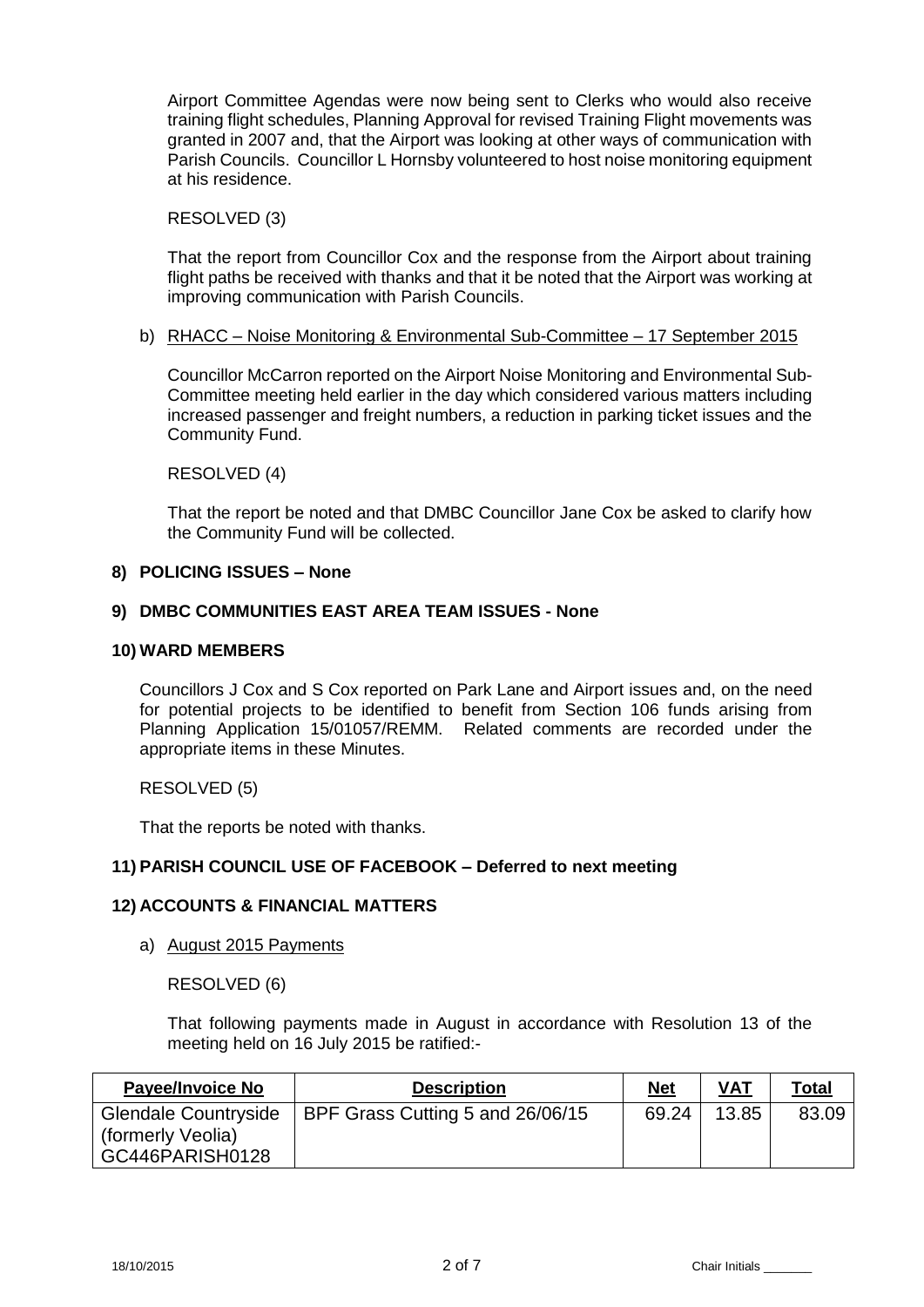| <b>Payee/Invoice No</b>                                             | <b>Description</b>                                                   | <b>Net</b> | <b>VAT</b>   | <b>Total</b> |
|---------------------------------------------------------------------|----------------------------------------------------------------------|------------|--------------|--------------|
| <b>Glendale Countryside</b><br>(formerly Veolia)<br>GC446PARISH0187 | BPF Grass Cutting 10 and 24/07/15                                    | 69.24      | 13.85        | 83.09        |
| Need A Hand - 1562                                                  | Strim grass on Joint Playing Field<br>Ramp 21/07/15                  | 50.00      | 0.00         | 50.00        |
| Need A Hand $-1563$                                                 | <b>Strim Blaxton Playing Field Entrance</b><br>21/07/15              | 25.00      | 0.00         | 25.00        |
| Need A Hand $-1564$                                                 | Strim around play area equipment<br>21/07/15                         | 25.00      | 0.00         | 25.00        |
| Need A Hand $-1580$                                                 | Seat numbers 2, 5, 6, 7, 8, 10, 11 -<br>Maintenance 13/08/15         | 195.00     | 0.00         | 195.00       |
| Need A Hand $-1580$                                                 | Water Planters 13/08/15                                              | 10.00      | 0.00         | 10.00        |
| Need A Hand $-1584$                                                 | Strim grass on Joint Playing Field<br>Ramp 19/08/15                  | 50.00      | 0.00         | 50.00        |
| Need A Hand $-1585$                                                 | <b>Strim Blaxton Playing Field Entrance</b><br>19/08/15              | 25.00      | 0.00         | 25.00        |
| <b>YLCA</b>                                                         | Postage for 6 Copies of 'Planning<br>Explained'                      | 2.80       | 0.00         | 2.80         |
| <b>BDO</b>                                                          | Standard Audit Fee 2014/15 -<br>Councils £25,001 - £50,000           | 200.00     | 40.00        | 240.00       |
| P A Dennis                                                          | Salary August 2015                                                   | 280.20     | 0.00         | 280.20       |
| P A Dennis                                                          | Office, Telephone, Broadband<br><b>Allowance August 15</b>           | 23.60      | 0.00         | 23.60        |
| P A Dennis                                                          | Reimbursement for 1&1 Website<br>Hosting costs $08/08/15 - 08/09/15$ | 4.99       | 1.00         | 5.99         |
| <b>HMRC</b>                                                         | <b>Month 5 Contributions</b>                                         | 71.40      | 0.00         | 71.40        |
|                                                                     |                                                                      |            | <b>Total</b> | 1,170.17     |

# b) September 2015 Payments

RESOLVED (7)

The following payments be approved:-

| <b>Payee/Invoice No</b>     | <b>Description</b>                                                 | <b>Net</b> | <b>VAT</b>   | <b>Total</b> |
|-----------------------------|--------------------------------------------------------------------|------------|--------------|--------------|
| <b>Glendale Countryside</b> | BPF Grass Cutting 7 and 21/08/15                                   | 69.24      | 13.85        | 83.09        |
| (formerly Veolia)           |                                                                    |            |              |              |
| GC446PARISH0245             |                                                                    |            |              |              |
| <b>Open Spaces Society</b>  | Subscription 01/09/15 - 31/08/16                                   | 45.00      | 0.00         | 45.00        |
| P A Dennis                  | Salary September 2015                                              | 280.20     | 0.00         | 280.20       |
| P A Dennis                  | Office, Telephone, Broadband Allowance<br>September 2015           | 23.60      | 0.00         | 23.60        |
| P A Dennis                  | Reimbursement for 1&1 Website Hosting<br>costs 08/09/15 - 08/10/15 | 4.99       | 1.00         | 5.99         |
| <b>HMRC</b>                 | <b>Month 6 Contributions</b>                                       | 71.40      | 0.00         | 71.40        |
|                             |                                                                    |            | <b>Total</b> | 509.28       |

c) Bank Reconciliation August 2015 – **Noted**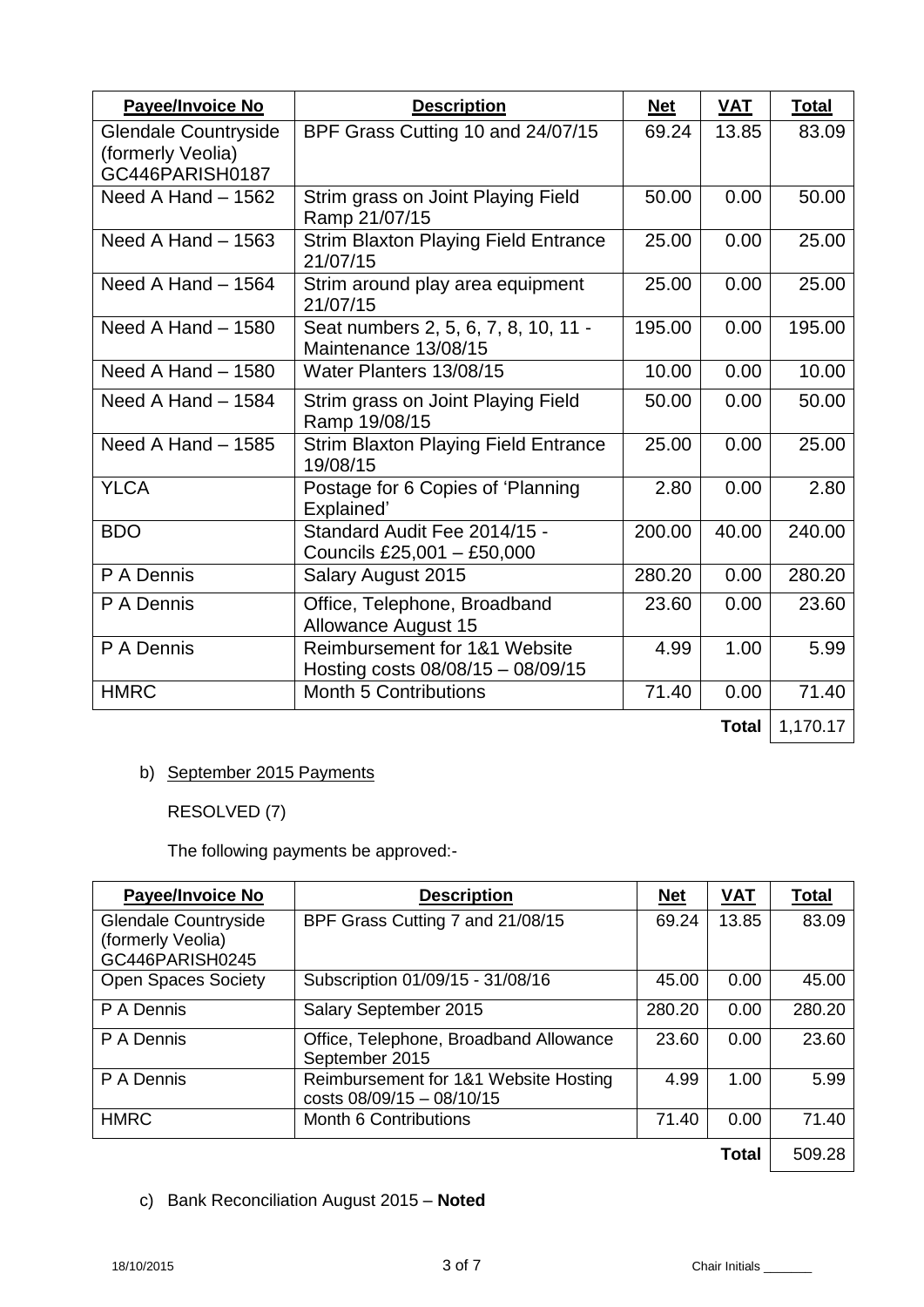- d) Balances against Budgets to 10 September 2015 **Noted**
- e) External Audit Report 2014/15

RESOLVED (8)

That the completed Annual Return for 2014/15 be received and approved.

RESOLVED (9)

That the 'External Audit Issues Arising Report' be received and that it be noted that the recommendations made by the Internal Auditor would be addressed later in the meeting.

f) Review of Internet Banking Procedure

RESOLVED (10)

That the revised Internet Banking Procedure issued prior to the meeting, amended to reflect the Internal Auditor's recommendation to align terminology with the Council's Financial Regulations, be adopted.

g) Amendments To Standing Orders – Public Contracts Regulations 2015

RESOLVED (11)

That the draft revised Standing Orders, as recommended by NALC following the issue of the Public Contract Regulations 2015, issued prior to the meeting be adopted.

RESOLVED (12)

That it be noted that advice on related changes to Financial Regulations was expected in the near future.

h) Council Computer Software

RESOLVED (13)

That the Council's computer be updated with Norton 360 Antivirus and Office 365 at a cost up to £90 and that the KnowHow Cloud subscription be discontinued.

RESOLVED (14)

That it be noted that provision to replace the Council's computer should probably be made within the next two years.

i) Paving Around Planters – Quotations – Resolution 10

RESOLVED (15)

That in the absence of a second quotation despite a reminder, Need A Hand which submitted the only quotation, be requested to provide and install traffic grade slabs around four planters at Blaxton roundabout at a cost of £235 per planter to prevent the need for weed killing around the planters.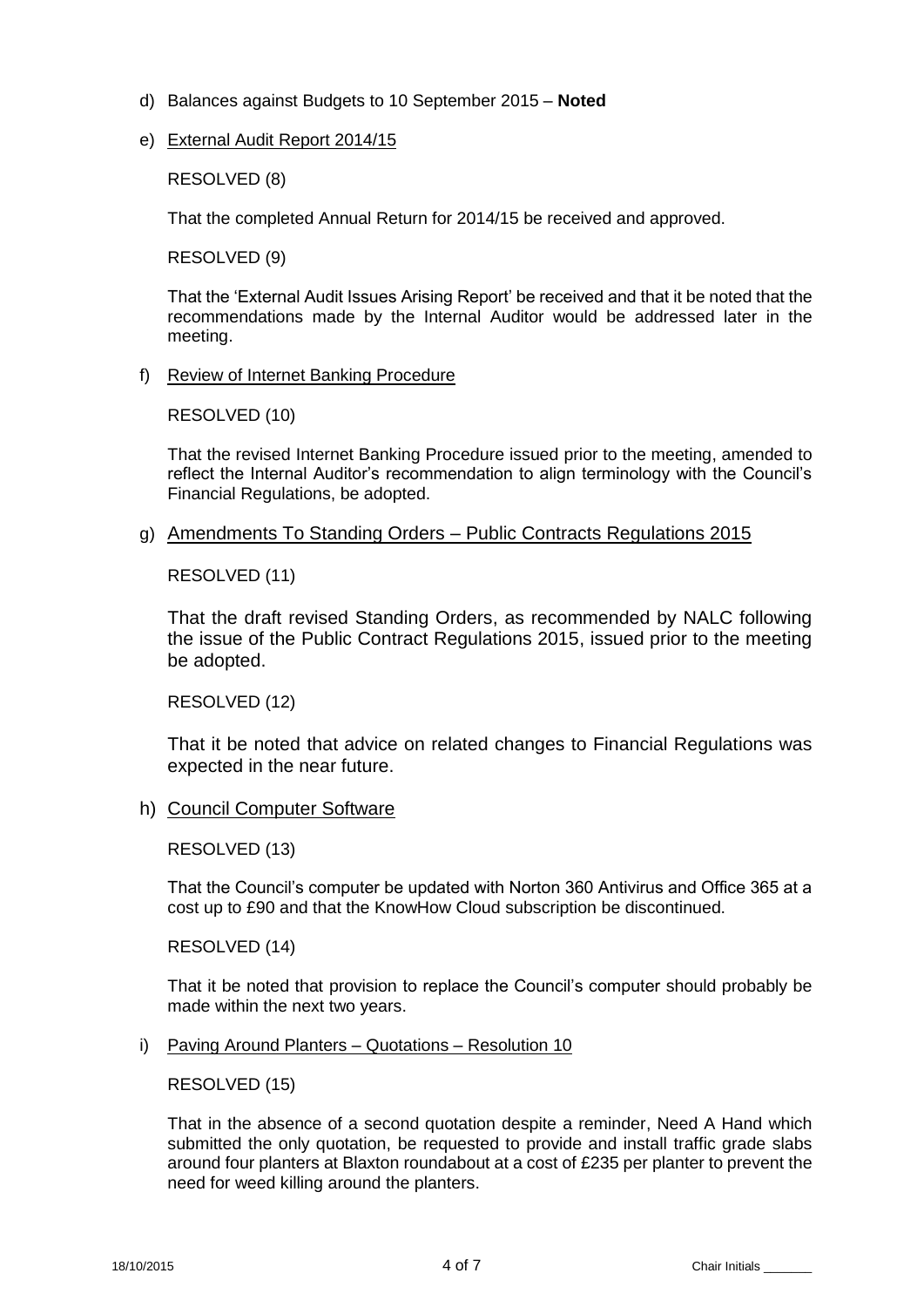# j) Additional Planter

# RESOLVED (16)

That an additional roadside Planter be ordered at a cost of £349.50, including wording and delivery, from Amberol Limited in accordance with the quotation emailed to Members on 4 September 2015.

k) Wreath Retention on War Memorial – Resolution 12

RESOLVED (17)

That the Clerk be requested to obtain quotations for the supply and installation of a barley twist metal frame to accommodate wreaths around the War Memorial, similar to the example (Whitby Memorial) circulated by email on 3 September 2015.

# **13) PLANNING**

a) Planning Application 15/02005/FUL – 62A Park Lane, Blaxton, Doncaster, DN9 3AT Erection of detached bungalow on approx 0.66 ha of land (without compliance with conditions 2, 3 and removal of condition 9 of planning application 13/00548/FUL, granted on 04.10.2013)

Members discussed this Application and the Chair invited DMBC Councillor Steve Cox to contribute since he had been pursuing the question of non-compliance with Conditions in Approval 13/00548/FUL with DMBC Highways and Planning Officers.

### RESOLVED (18)

That the Council object to Application 15/02005/FUL because some conditions of Approval 13/00548/FUL remain unfulfilled and it is not clear to the Council how the new Application will improve the current position with the development.

# RESOLVED (19)

That the Clerk contact DMBC Officers again to request a site meeting with Parish Councillors, Ward Members and representatives from DMBC Planning Development, Planning Enforcement and Highways Development to improve mutual understanding of the issues surrounding this development with a view to finding sound solutions.

### b) Planning Application 15/01057/REMM – Land At Station Road Blaxton Doncaster DN9 3AQ – Possible use of Section 106 Funds

Members discussed the Section 106 funding of approximately £72,000 which the development proposed in Planning Application 15/01057/REMM was expected to yield. Concern was expressed about the lack of prior consultation with the Parish Council.

# RESOLVED (20)

That DMBC be informed that the Parish Council request that:-

i) all Section 106 yield from Planning Application 15/01057/REMM be ring-fenced for the improvement of community facilities within the Parish of Blaxton in view of the lack of resources available to DMBC and the Parish Council and, the absence of fortuitous funding streams, to support significant and necessary improvements for the community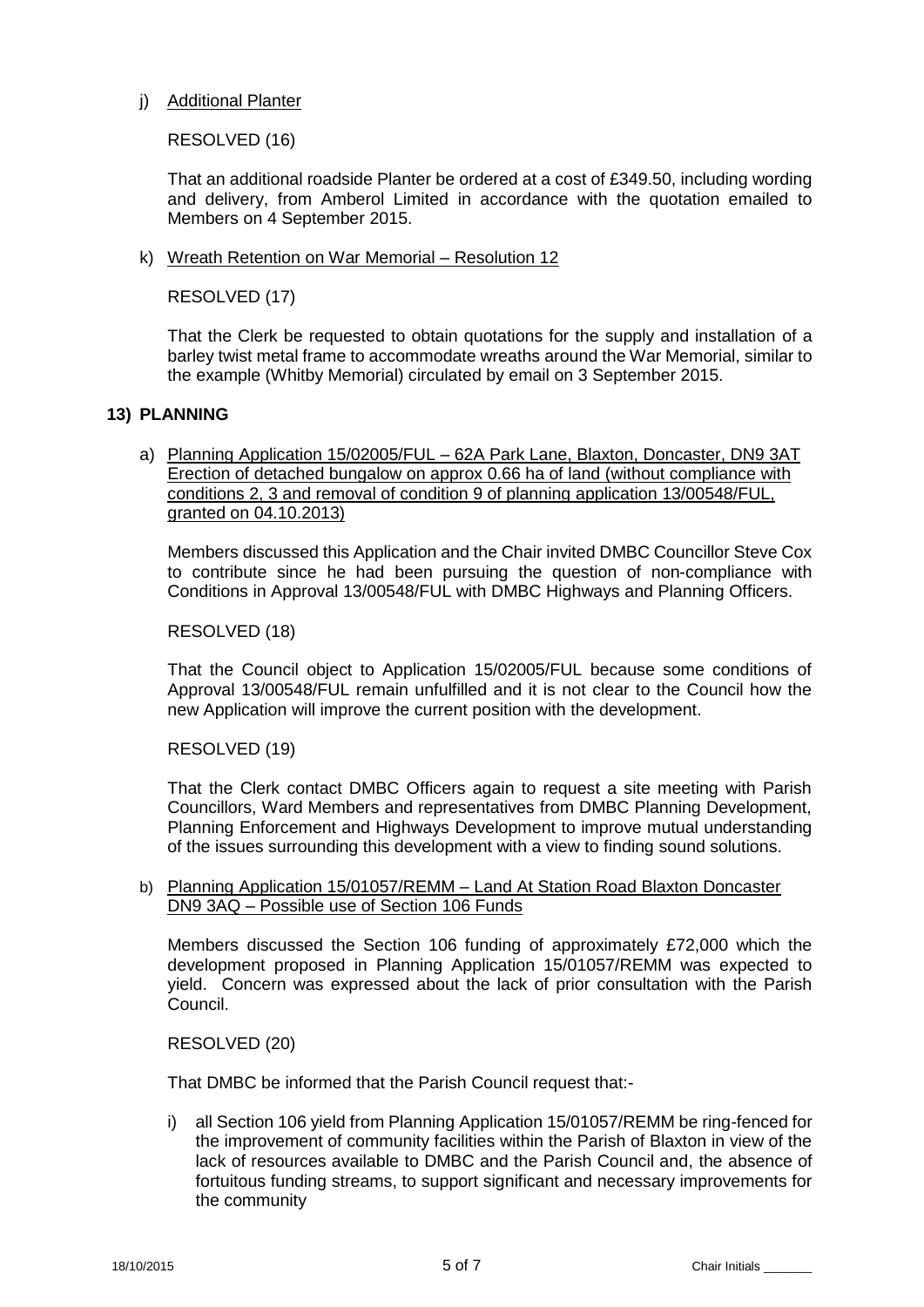- ii) Blaxton Playing Field, Bank End Road be earmarked to benefit from any Section 106 yield by the provision of skateboarding facilities, more appropriate boundary fencing, other facilities for use by age groups not provided for by the current facilities and, improved pedestrian and vehicle access arrangements.
- c) Misson Springs Fracking Update

### RESOLVED (21)

That the Parish Council object to Application F3321 submitted to Nottinghamshire County Council to drill four groundwater monitoring boreholes at Misson Springs on the same basis as the response to the Application submitted by Misson Parish Council.

- d) How to Respond to Planning Applications (emailed 14/08/15) and Planning Explained issued at the meeting– **Received and Noted**
- e) Summerfields Estate Green Space

# RESOLVED (22)

That the Clerk be requested to seek guidance from YLCA and a Planning Consultant about the change of use of greenspace to domestic curtilage.

### **14) CHAIR'S REPORT**

The Chair reported that she had received complaints about the speed of traffic on the A614, Thorne Road, passing Summerfields Drive and, traffic difficulties on New Street caused by parked cars. Members recalled that the Police had confirmed that they would arrange speed checks on the approaches to Blaxton roundabout as resources permitted and, that Leger Homes had confirmed that there was nothing to prevent sensible parking on the New Street Garages site at the present time.

#### RESOLVED (23)

That the report be noted and that the Clerk be requested to remind the Police about their commitment and contact the Communities Team with a view to advising on the New Street parking problems.

#### **15) BLAXTON PLAYING FIELD**

# a) Quotations to supply and install Table and Seats – Resolution 19

# RESOLVED (24)

That, in the absence of a second quotation despite a reminder, Need A Hand which provided the only quotation be requested to provide and install a table and two benches on Blaxton Playing Field at a cost of up to £595.

b) Updated Quotations to relocate Ball Wall – Resolution 20

RESOLVED (25)

That, in the absence of a second quotation despite a reminder, DMBC which provided the only quotation be requested to relocate the Ball Wall at a cost of £1,084 to a location to be agreed on site.